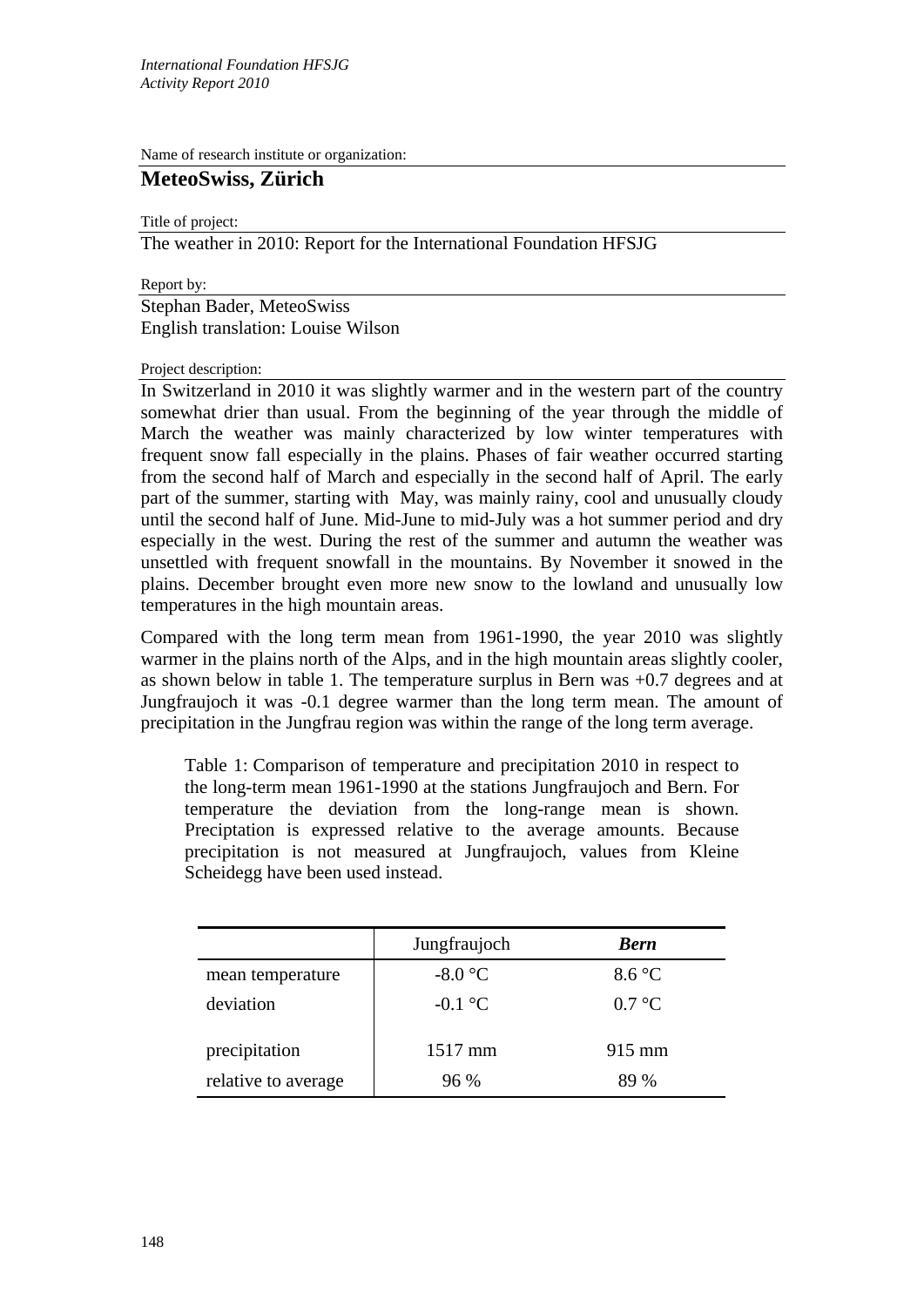### **Harsh winter in the plains**

The first few weeks of the year brought typical winter conditions. Switzerland registered the coldest January in the last 23 years. Although the daily temperatures were not extremely low, they remained below average for almost the entire month.

It snowed often in the plains north of the Alps, but the amounts were usually small. In January Zürich broke its record with 16 days of measurable new snowfall; in Basel the registered 11 days were the second highest value of the measurement series. Heavy snowfall covered western Switzerland in mid-January and toward the end of the month even greater amounts fell in the eastern part of the country.

The first few days of February were extremely cold. In La Brévine the temperature sank to -35.6 degrees and in Engadin to -25 degrees to -30 degrees. Except for one short foehn phase, the cold winter weather with snowfall into the plains continued through the middle of February. High mountain stations registered the coldest winter in around 30 years. At Jungfraujoch and Grosser St. Bernhard it was even the coldest winter in 40 years.



Winter temperature Jungfraujoch 1937/38 - 2009/10

Winter weather dominated again in the first half of March. After intensive snowfall especially in the central plains, there were several days of icy and stormy winds (Bise). Even in the plains the highest daytime temperature stayed under freezing, and the shores of Lake Geneva and Lake Neuchâtel were frozen solid from the spray blown up from the waves by the strong winds. On March 10 it snowed down into the plains in southern Tessin as well.

### **Slow approach of spring**

Masses of warm air from the southwest were the first clear signs of spring around the middle of March. With help of the foehn, temperatures reached 23 degrees in the central plains on March 25, which hadn't occurred in March since 1990. But only a day later a stormy advance of cold air brought the springtime weather to an abrupt

Figure 1: Winter temperatures from 1937/38 to 2009/10 at the Jungfraujoch measurement station (homogeneous data). The winter 2009/10 with -15.2°C was the coldest winter in 40 years.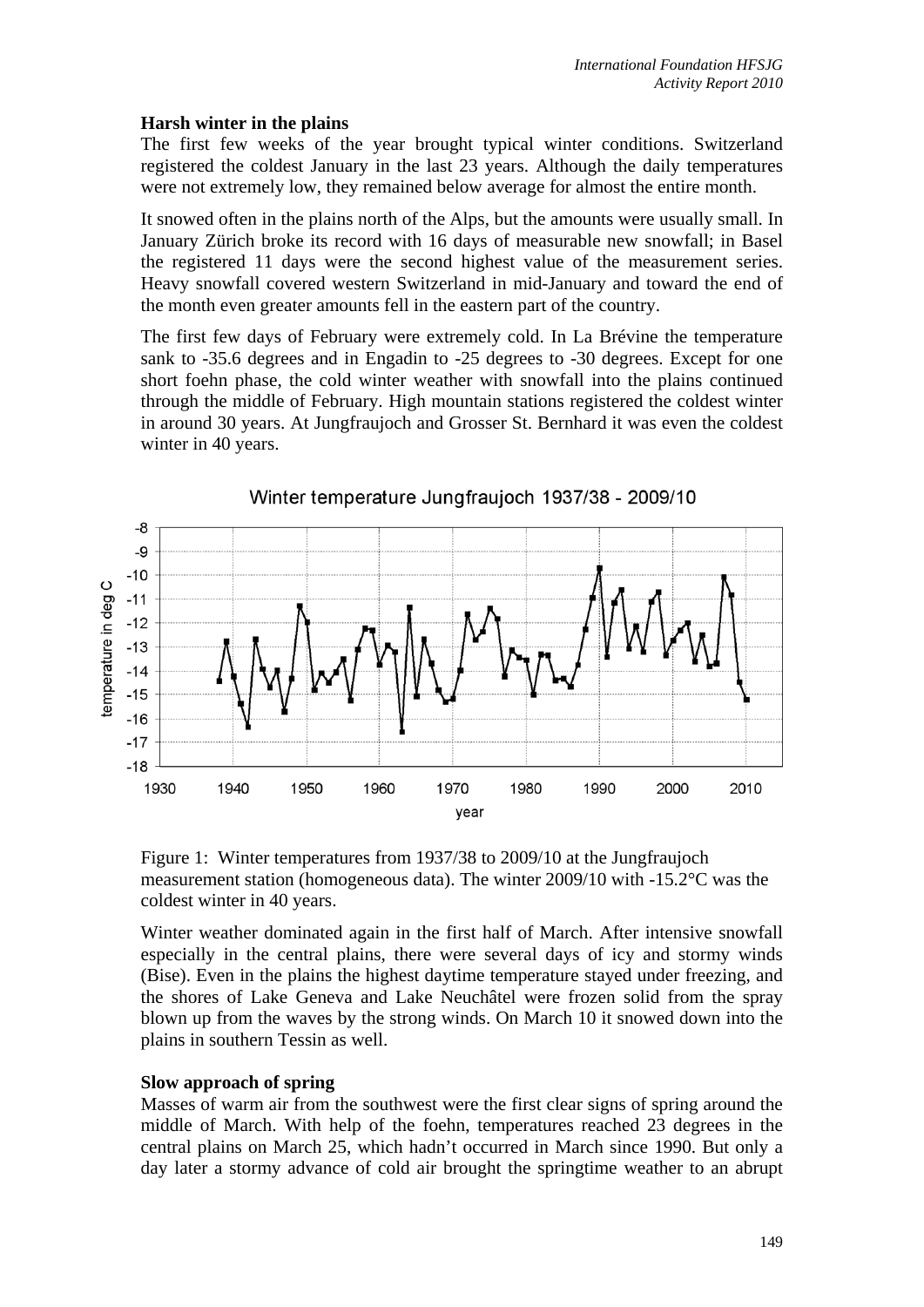end. Snow fell below 900 meters on the northern side of the Alps, and a considerable amount of up to 90 cm fell along the high crests of the southern Alps. From then until the middle of April the weather was mainly dominated by cold air masses with frequent tendency to showers.

Prolonged spring weather began in the second half of April. The temperatures rose often above 20 degrees, and at the end of the month most of Switzerland enjoyed its first summer day with temperatures reaching 25 degrees or more.

During this phase of fair weather the volcano Eyjafialla erupted over a period of several days. The fine volcano ash reached Switzerland on April 17 via upper winds. To prevent possible damage to aircraft engines from the volcano ash, air traffic was stopped entirely for three days.

## **Hazy and rainy early summer**

After the hard winter in the plains, any hopes for a pleasant early summer were badly dashed. May turned out to be mainly rainy, cool and generally cloudy. In the German speaking part of Switzerland there has never been a cloudier month of May except in 1939 and 1984 since the beginning of measurements in the 19th century. The rainy and hazy weather continued until June 5, only to return once more between June 12 and 20.

### **Glorious foehn in the plains**

The foehn ushered in a welcome interruption to the grey and rainy early summer on the northern side of the Alps. On June 9 and 10 it developed into an unusually strong and prolonged event far into the midlands. The foehn churned up the water in Lake Zürich with a force that is usually only observed on Urnersee. In Wädenswil the foehn gusts reached 90 km/h, which is typically measured at station in Urner Reusstal known for its foehn storms. On June 10 the foehn pushed through to the northern border of Switzerland, causing temperatures of over 30 degrees in the plains.

### **Midsummer heat wave**

Summer arrived in the last 10 days of June and unfurled its full force between July 8- 21 in a real heat wave that brought temperatures of over 30 degrees daily. Nevertheless, no absolute record high temperatures were measured. On the national average Switzerland had the sixth warmest July and notably the Lugano station in Tessin the second warmest July since measurements began in 1864. The heat led to drought conditions especially from western Switzerland and over the Seeland up to the region of Basel. This was due to the concentration of thunder storms in the mountains and eastern Switzerland. Especially fierce thunderstorms hit the northern rim of the Alps on July 10 and 12.

## **Repeated cold air incursions**

After only a month's duration, summer receded for some time from the northern side of the Alps in the last ten days of July. Northwest currents repeatedly brought in cool and moist air to Switzerland from the north Atlantic. Toward the end of July the snowline fell below 2500 meters, and in the first few days of August it fell as low as 2100 meters in the eastern Alps, covering the higher passes with a thin layer of wet snow.

Summer returned during the last 10 days of August. Warm air masses from Spain caused the warmest night of the year on August 6/7 with unusually high 25 degrees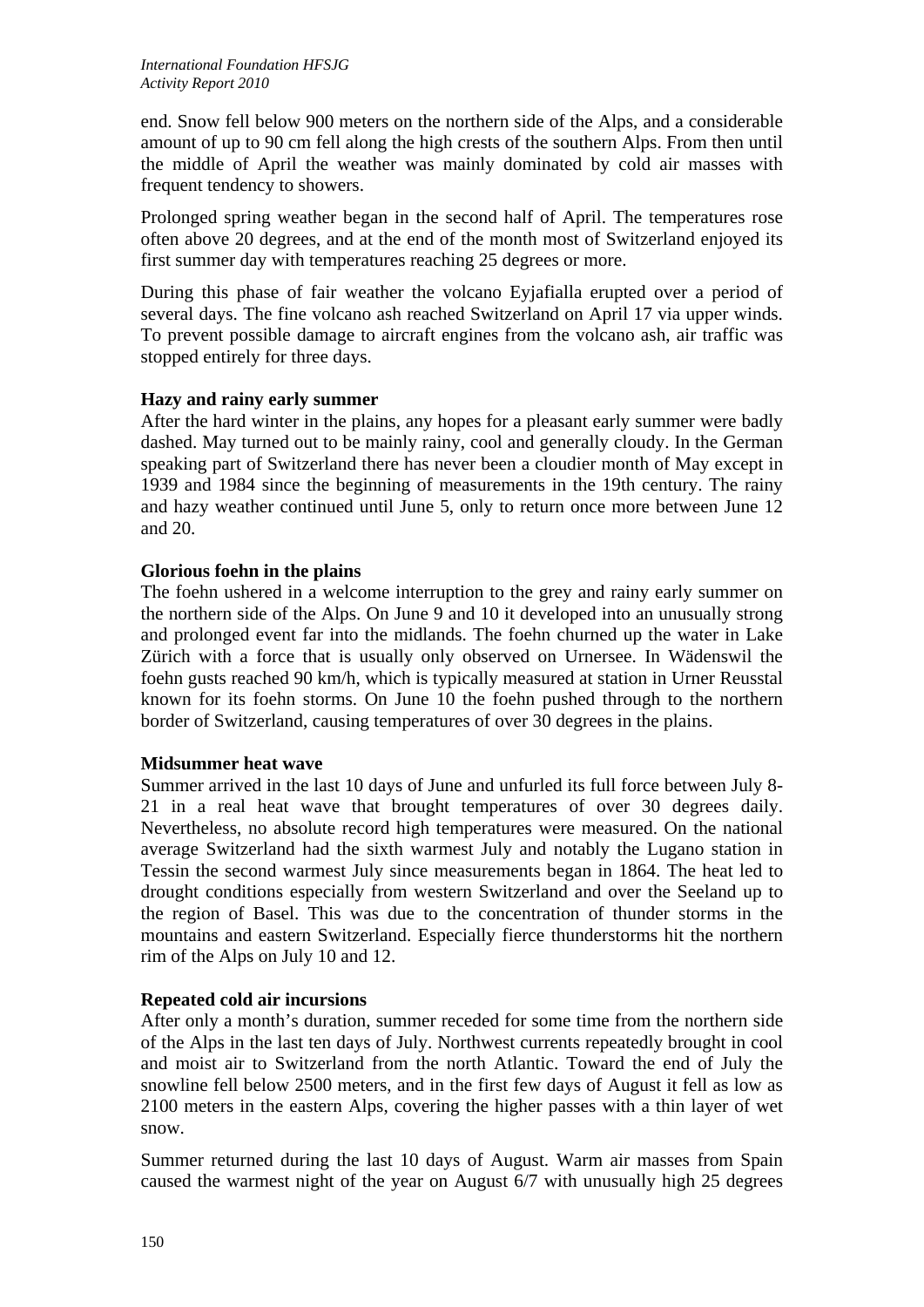widespread over Switzerland. In Basel the temperature at midnight was over 29 degrees. But only a few days later currents from the northwest brought in cold polar air that caused snowfall in the eastern Alps down to 1400 meters. Several mountain passes had to be closed temporarily. After a phase of fair and mild early autumn weather, the same pattern repeated itself in the mountainous areas. Simultaneously in the plains it was cool and very rainy, especially in the eastern part of Switzerland.

The repeated cold air incursions continued in October. First a Scandinavian/east European high pressure system brought golden autumn days to the higher altitudes, while the plains were often covered with autumnal fog. But starting at the middle of the month the cold air masses dominated again. On October 25 the eastern Alps were covered in white down to 700 meters. Cold air masses kept the snow on the ground for several days. At the end of October and into the middle of November the foehn melted the snow far up mountainsides.

### **Snow in the plains on December 1**

In mid November the foehn returned and pushed temperatures up to 18 degrees in the northern plains and in the foehn valleys even up to 21 degrees. Shortly thereafter, mild, humid air from the south glided in over an opposing front with cold air out of the northeast, sending snowfall to the plains and up to a half a meter of new snow to the mountains only two days after the foehn had subsided. And the winter weather persisted. On the southern side of the Alps it snowed down to 1000 meters on November 21, and locally it snowed down as far as 600 meters. In late November cold polar air sank the temperatures in the plains of the northern side of the Alps and in Jura to local record low readings for November. La Brévine registered -31.4 degrees on November 30. The previous low temperature for November was -28.0 degrees.

A layer of snow covered Switzerland just in time for the beginning of winter, and on December 1 it snowed even more than usual, especially in the western part of the country. In Geneva the December snow depth record was broken with 31 cm, forcing the airport to close for hours. Another snow storm hit the plains on December 17 with a widespread layer of 10 cm or more. On Christmas Eve it snowed widespread again down into the plains. On Christmas Day, the lowlands of northern Switzerland from Geneva to Lake Constance were covered in white. Thanks to sufficiently low temperatures, the winter wonderland was preserved in most areas until toward the end of the year.

### **Record new snow amounts in the plains**

The heavy snowfall was a new snow record for December. The measurement station Bern-Wabern registered a new snow record there of 57 cm, but Zürich set an even higher new snow record for December with 58 cm. These amounts of new snow had been previously measured only in 1979 and 1962.

### **End of the year was very cold in the mountains**

Harsh winter weather had the high mountain peaks in its grip. Jungfraujoch and Säntis registered deviations of -2.9 and -3.1 degrees respectively compared to the long term monthly average. Similarly low temperatures were measured there the last time in 1981.